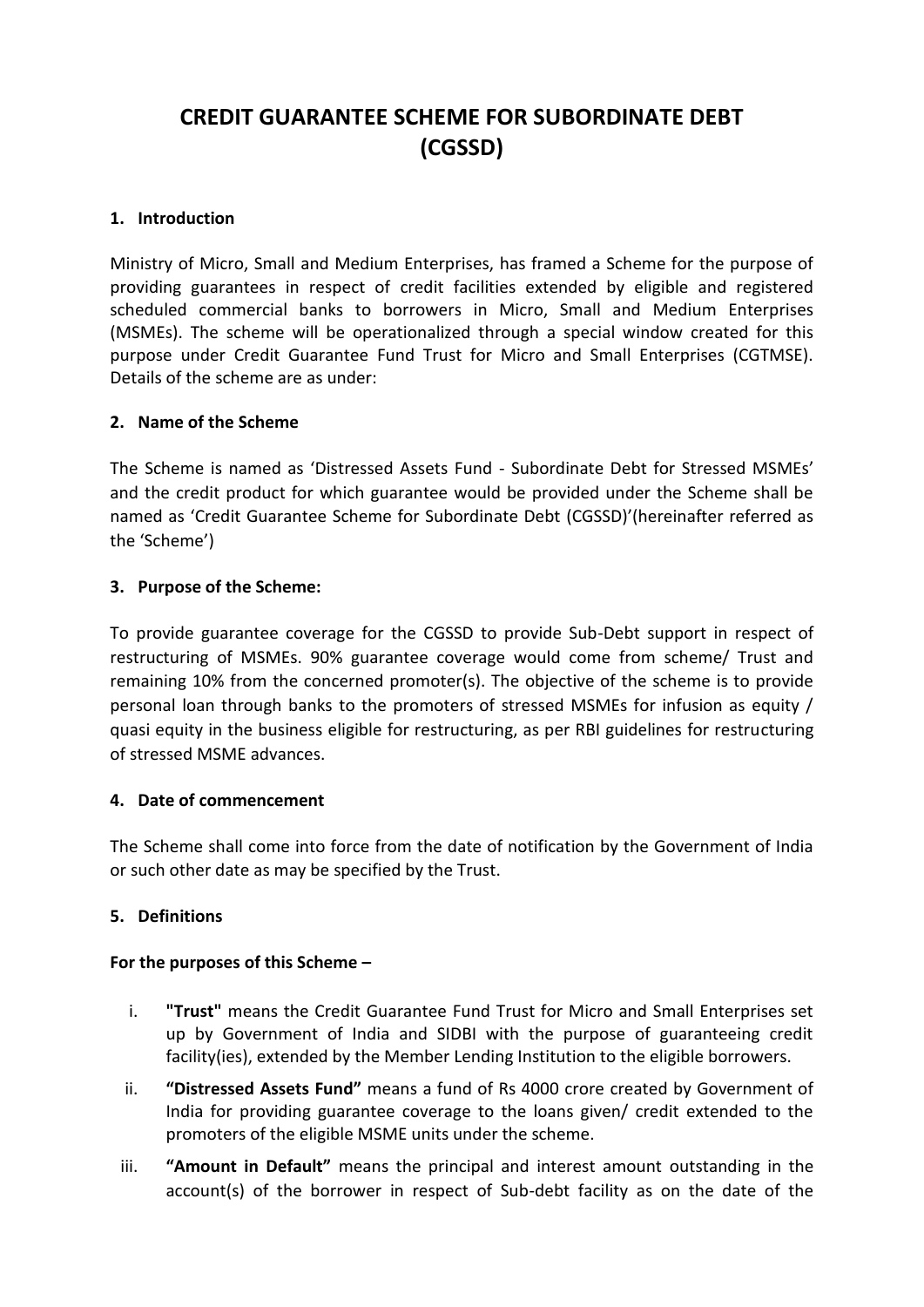account becoming NPA, or the date of lodgment of claim application whichever is lower for preferring any claim against the guarantee cover subject to a maximum of amount guaranteed.

- iv. **"Credit facility"** means financial assistance provided under the scheme by way of sub-debt facility extended by the lending institution to the Promoters of the MSME units upto 15% of promoter's stake or Rs. 75 lakh whichever is lower. This personal loan shall not exceed the original debt of the beneficiary. Further, the Equity shall be calculated on the basis of the last available audited balance sheet of a Financial Year
- v. **"Eligible borrower"** means the promoters of MSME units which are stressed, viz. SMA-2, and NPA accounts as on 30.04.2020 and can become commercially viable as per the assessment of the lending institutions. The Scheme is applicable for those MSMEs whose accounts have been standard as on 31.03.2018 and have been in regular operations, either as standard accounts, or as NPA accounts during financial year 2018-19 and financial year 2019-20. However, fraud accounts and willful defaulters will not be considered under the proposed scheme. In cases where recovery proceedings are underway and banks assess that with the facilities provided under the scheme the account would be viable, the banks shall withdraw the recovery proceedings before going ahead with restructuring etc.
- vi. 'Guarantee Cover' means maximum cover available per eligible borrower of the amount in default in respect of the credit facility extended by the lending institution. For this scheme, 90% guarantee coverage would come from scheme/ Trust and remaining 10% from the concerned promoter(s).The credit will be extended by MLIs as part of the scheme to the promoters of the stressed MSMEs to be infused by them in the form of equity/ Quasi equity/ Sub debt in the MSME which are commercially viable. The guarantee cover would be uncapped, unconditional and irrevocable credit guarantee.
- vii. **"Lending institution(s)"** or "Member Lending institution(s) (MLIs)"means all Scheduled Commercial Bank for the time being included in the second Schedule to the Reserve Bank of India Act, 1934, or any other institution(s) as may be directed by the Govt. of India from time to time.
- viii. **"Non-Performing Assets"** means an asset classified as a non-performing based on the instructions and guidelines issued by the Reserve Bank of India from time to time.
- ix. **"Primary Security"** in respect of a credit facility shall mean the assets created out of the credit facility so extended and/or existing unencumbered assets which are directly associated with the projected business for which the credit facility has been / was been extended.
- x. **"Interest Rate"** for a lending institution means the rate so declared by that lending institution from time to time as per Reserve Bank of India guidelines based on which interest rate applicable for the loan will be determined.
- xi. **"Tenure of Guarantee Cover"** means the maximum period of guarantee cover from the guarantee availment date by the lending institution, which shall run through the agreed tenure of the Sub-debt facility between borrower and lending institution basis the assessment of debt serviceability or for a maximum period of 10 years whichever is earlier.
- xii. **"Collateral security"** means the security provided in addition to the primary security, in connection with the credit facility extended by a lending institution to a borrower.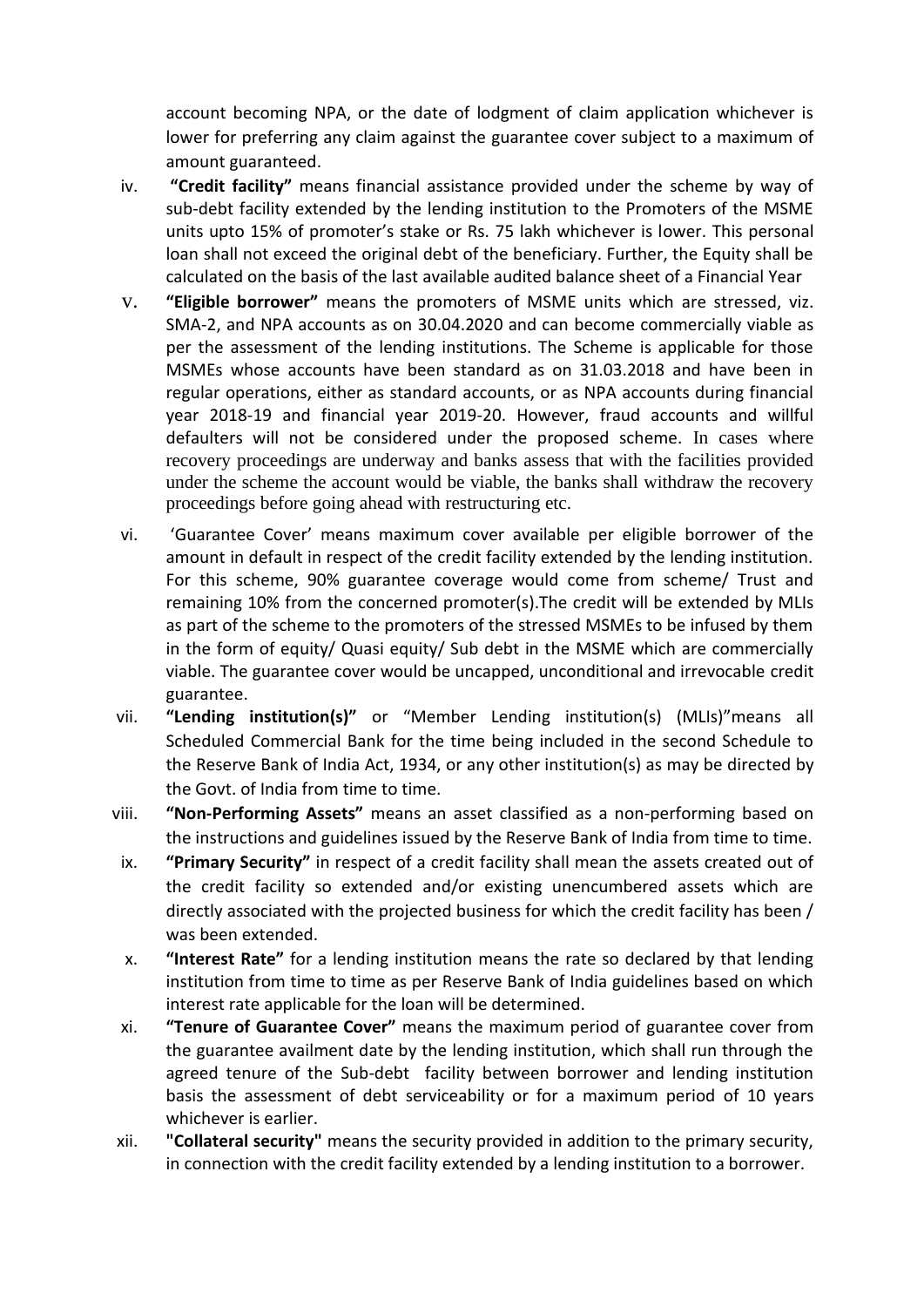- xiii. **"Scheme"** means the 'Distressed Asset Fund Subordinated Debt for Stressed MSMEs scheme.
- xiv. **"SIDBI"** means the Small Industries Development Bank of India, established under Small Industries Development Bank of India Act, 1989 (39 of 1989).
- xv. **"Micro, Small and Medium Enterprises**" as MSMEs as defined in the MSMED Act, as amended from time to time.
- xvi. **Existing stake** means the total contribution of the Promoter in the form of equity as well as debt. The detailed operational guidelines on the matter will be shared with MLIs of the scheme.
- xvii. **"Senior Debt"** means main debt already availed by the MSME that takes priority over other debt / unsecured debt owed by the issuer. The seniority status of any debt raised subsequent to implementation of the scheme will be governed by the guidelines issued by Reserve Bank of India from time to time.
- xviii. **"Subordinate Debt"** means credit facility extended to the Promoter(s) of the Stressed Units for infusion in the units as Equity including Quasi Equity/Sub-Debt.
- xix. **"Stressed MSME Unit''** means MSME Units which are stressed, viz. SMA-2 and NPA accounts as on 30.04.2020 as per the guidelines issued by the Reserve Bank of India from time to time.

## **SCOPE AND EXTENT OF THE SCHEME**

## **6. Eligible MLIs**

• MLIs / Lending institutions for this purpose shall include all Scheduled Commercial Banks (SCBs).

## **7. Duration**

• The Scheme would be applicable to all credit facilities sanctioned under CGSSD for a maximum period of 10 years from the guarantee availment date or March 31, 2021 whichever is earlier, or till an amount of Rs 20,000 crore of guarantee amount is approved.

#### **8. Eligible Borrowers**

- i. The Scheme is applicable for those MSMEs whose accounts have been standard as on 31.03.2018 and have been in regular operations, either as standard accounts, or as NPA accounts during financial year 2018-19 and financial year 2019-20.
- ii. Fraud/ Willful defaulter accounts will not be considered under the proposed scheme.
- iii. Personal loan will be provided to the promoters of the MSME units. The MSME itself may be Proprietorship, Partnership, Private Limited Company or registered company etc.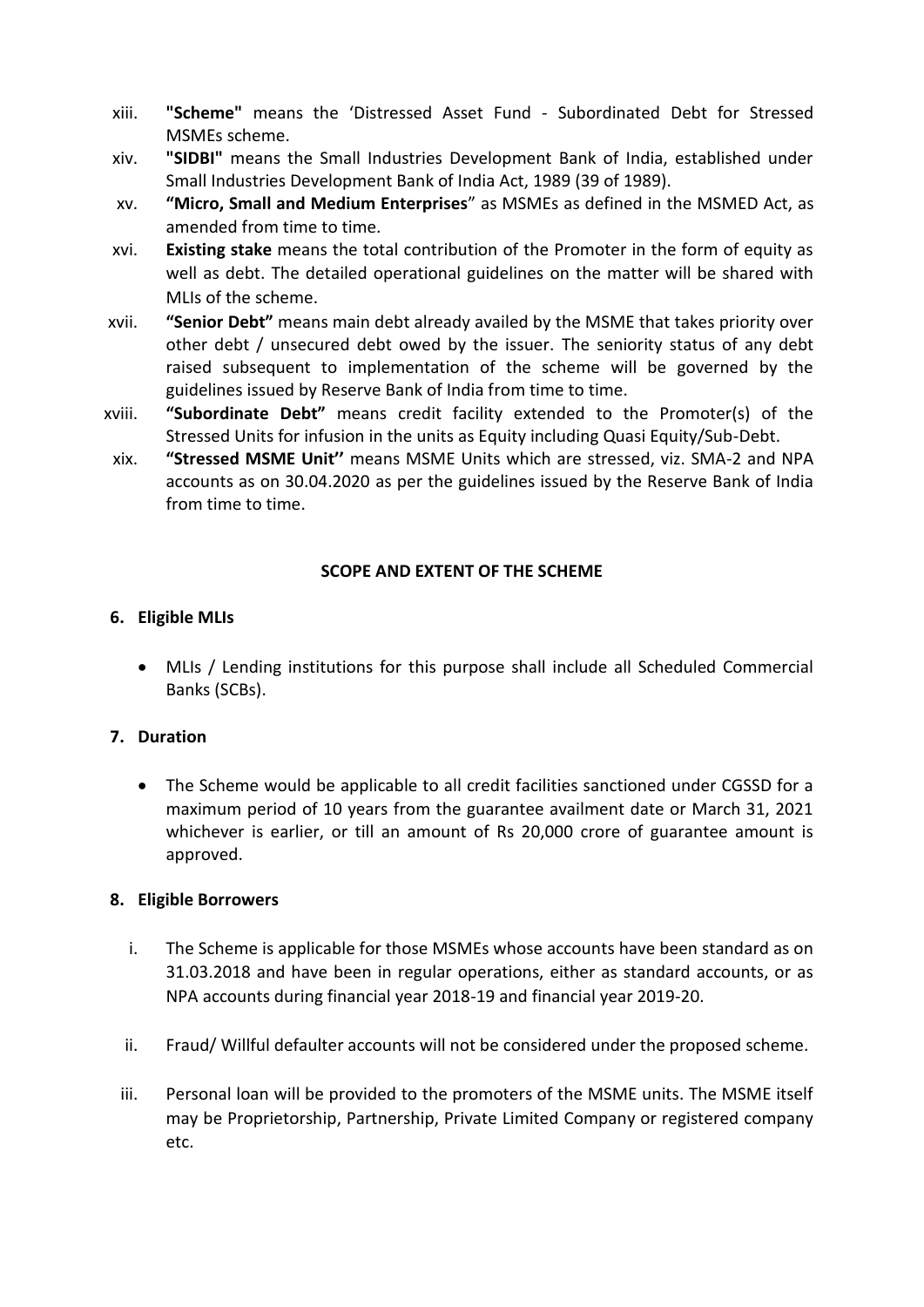iv. The Scheme is valid for MSME unitswhich are stressed, viz. SMA-2 and NPA accounts as on 30.04.2020 who are eligible for restructuring as per RBI guidelines on the books of the Lending institutions.

# **9. Loan Amount eligible under the Guarantee Coverage**

- i. The guarantee coverage will be provided to the eligible borrower for the credit facilities extended under this scheme. Under this arrangement, promoter(s) of the MSME unit will be given credit equal to 15 % of his/her stake (equity plus debt) or Rs 75 lakh whichever is lower.
- ii. The financial assistance provided as part of the scheme is to be operated as a separate loan account and the promoter need to infuse the sub-debt / loan amount as promoter's contribution in the form of equity (including sub-debt or quasi equity) into MSME entity.
- iii. Any guarantee approved under this scheme shall be over and above the existing loan / guarantee sanctioned by the trust (over and above the eligible limit of Rs.200 lakh).
- iv. In case a borrower has existing limits with more than one lender, the CGSSD can be availed by the borrower through one lender only. A declaration from the borrower regarding its other banking arrangements and that it has not availed funding under the scheme from the other lenders to be obtained by the lending MLI.
- v. MLIs shall carry out their own due diligence to assess the viability, need and requirement of sub-debt facility in respect of restructuring of stressed MSME units.
- vi. Post-restructuring, NPA classification of these accounts shall be as per the extant IRAC norms.
- vii. MLI should ensure that the sub-debt /credit released to the promoter is brought back as equity/quasi equity/sub-debt in the MSME unit.

## **10. Interest Rate of Credit under the scheme**

Interest Rate on CGSSD shall be capped as under:

i. As per RBI guidelines dated September 04, 2019 and February 26, 2020, all loans to MSMEs must be benchmarked to one of the external benchmark rates. Banks are free to decide the spread over the external benchmark as per their approved policies. Accordingly, loans under the scheme must adhere to the abovementioned guidelines and linked to the external benchmark rates.

## **11. Tenor of Credit under the scheme**

- i. The tenor of sub-debt facility provided under CGSSD shall be as per the repayment schedule defined by the lender, subject to a maximum tenor of 10 years from the guarantee availment date or March 31, 2021 whichever is earlier.
- ii. The maximum tenor for repayment will be 10 years. There will be a moratorium of 7 years (maximum) on the payment of principal. Till the 7th year, only interest will be paid.
- iii. While the interest on the sub-debt under the scheme would be required to be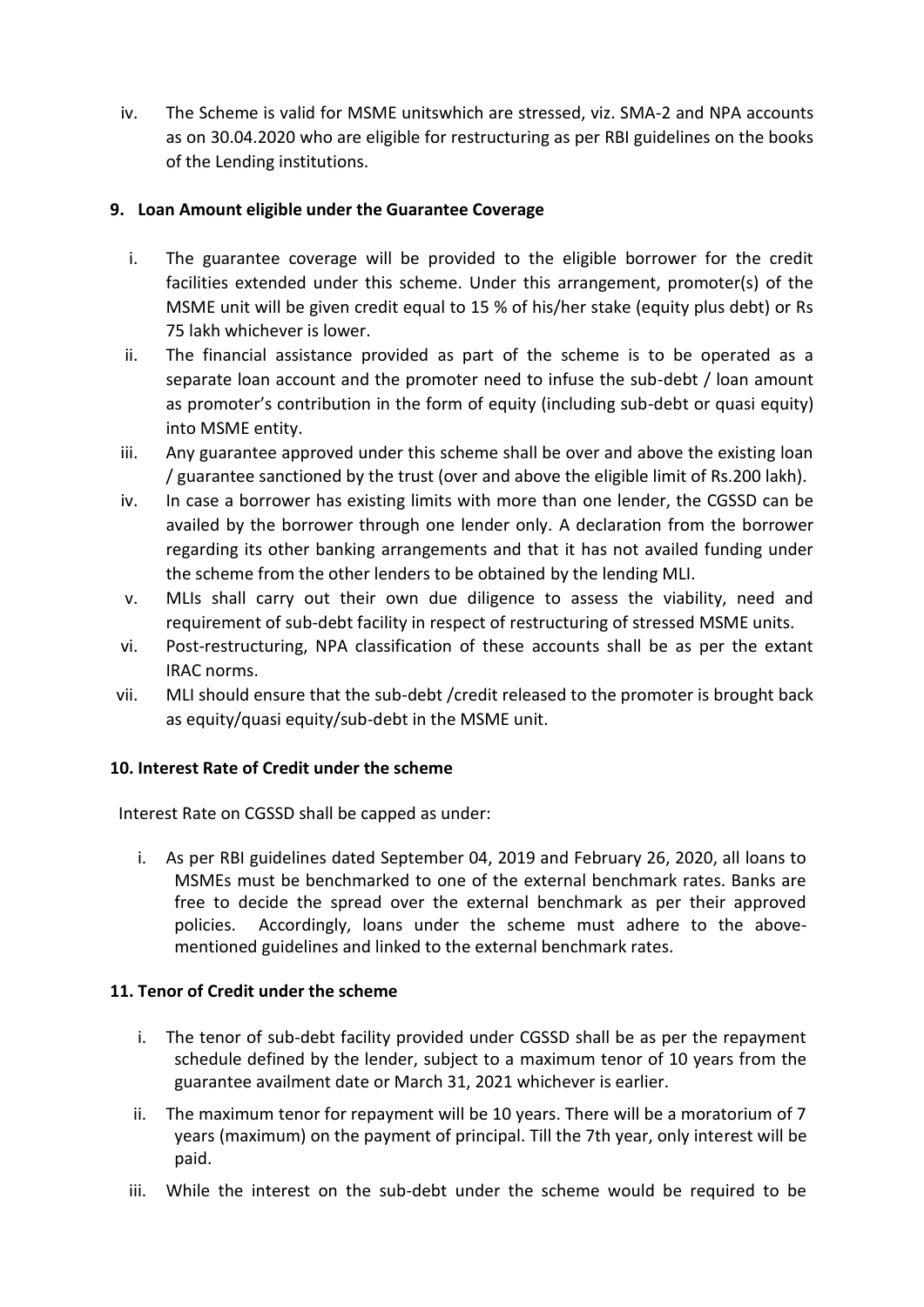serviced regularly (monthly), the principal shall be repaid within a maximum of 3 years after completion of moratorium.

iv. Pre-payment of loan is permitted at no additional charge /penalty to the borrower.

## **12. Security**

i. The sub-debt facility so sanctioned by MLIs will have 2nd charge of the assets financed under existing facilities for the entire tenor of the sub-debt facility.

## **13. Guarantee Fee**

- i. 1.50% per annum on the guaranteed amount on outstanding basis.
- ii. Guarantee fee may be borne by the borrowers as per the arrangements between the borrower and the MLIs.
- iii. The amount equivalent to the guarantee fee payable by the eligible lending institution may be recovered by it, at its discretion from the eligible borrower.
- iv. The guarantee service fee once paid by the lending institution to the Trust is nonrefundable. Guarantee service fee shall not be refunded, except under certain circumstances like
	- a. Excess remittance;
	- b. Remittance made more than once against the same portfolio.

## **14. Extent of the Guarantee Coverage**

i. 90% guarantee coverage would come from scheme/ Trust and remaining 10% from concerned promoter(s) on the credit extended by MLIs under the scheme. The guarantee cover would be uncapped, unconditional and irrevocable credit guarantee.

#### **15. Corpus Requirement**

- i. Ministry of MSME will provide the required corpus of INR 4000 crore for operationalization of the scheme to CGTMSE in phased manner.
- **ii.** Any unutilized corpus amount left after meeting all the obligations under the Scheme shall be returned to the Ministry.

#### **16. Invocation of guarantee**

- i. The Member Lending Institutions (MLIs) are required to inform the date on which the account was **c**lassified as NPA within 90 days of the account being classified as NPA.
- ii. The Member Lending Institutions (MLIs) are required to mark a particular case as NPA which is classified as NPA as per RBI guidelines in CGTMSE online portal. The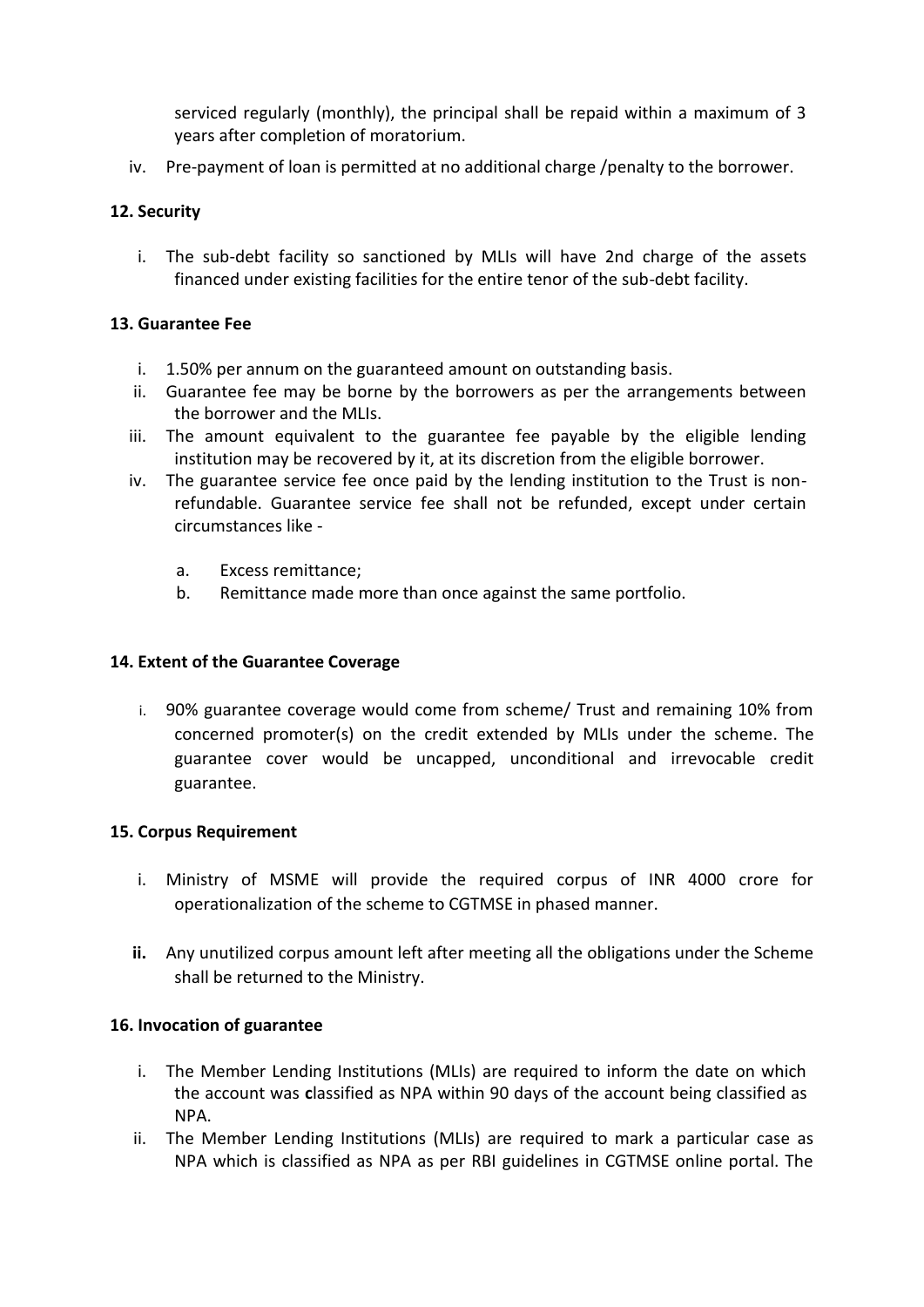NPA marking needs to be done by the MLIs within next quarter from the time it becomes NPA in the online portal.

iii. The Trust shall pay 75 per cent of the guaranteed amount on preferring of eligible claim by the lending institution, within 30 days, subject to the claim being otherwise found in order and complete in all respects. The balance 25 per cent of the guaranteed amount will be paid on conclusion of recovery proceedings or till the decree gets time barred whichever is earlier.

## **17. Appropriation of amount realized by the lending institution in respect of a credit facility after the guarantee has been invoked**

i. Post invocation of the guarantee claim, if any recoveries are made, MLIs shall first adjust such recoveries towards the legal costs incurred by them for recovery of the amount and their outstanding amount. Any amount recovered beyond that then shall be provided to trust up to the extent of amount of claim settled by the trust.

## **18. Agreement to be executed by the lending institution**

i. MLIs will have to enter an agreement with CGTMSE to avail the benefits under the scheme. Agreement is to be signed by the competent authority as deemed fit by the MLI. There is no requirement of Board Approval Note for registration purpose under this scheme.

#### **19. Responsibilities of lending institution under the scheme:**

- i. Once the lending institution sanctions the Sub-debt facility, the lending institution is required to apply to the trust for guarantee coverage for the facility sanctioned. Only after the trust approval, the sub-debt scheme will be under the special window of the trust for the said scheme.
- ii. The lending institution shall evaluate credit applications by using prudent banking judgement and shall use their business discretion / due diligence in selecting commercially viable proposals and conduct the account(s) of the borrowers with normal banking prudence.
- iii. The lending institution shall closely monitor the borrower account. The lending institution shall put in all required efforts to ensure that the account is serviced regularly
- iv. The lending institution shall safeguard the primary securities taken from the borrower in respect of the credit facility in good and enforceable condition.
- v. The lending institution to ensure that the credit facility sanctioned under the scheme is not to be wholly or partly utilized for adjustment of any previously outstanding debts, over dues to the lending institution including those deemed debts bad or doubtful of recovery.
- vi. The lending institution shall ensure that the guarantee claim in respect of the credit facility and borrower is lodged with the Trust in the form and in the manner and within such time as may be specified by the Trust in this behalf and that there shall not be any delay on its part to notify the default in the borrowers account which shall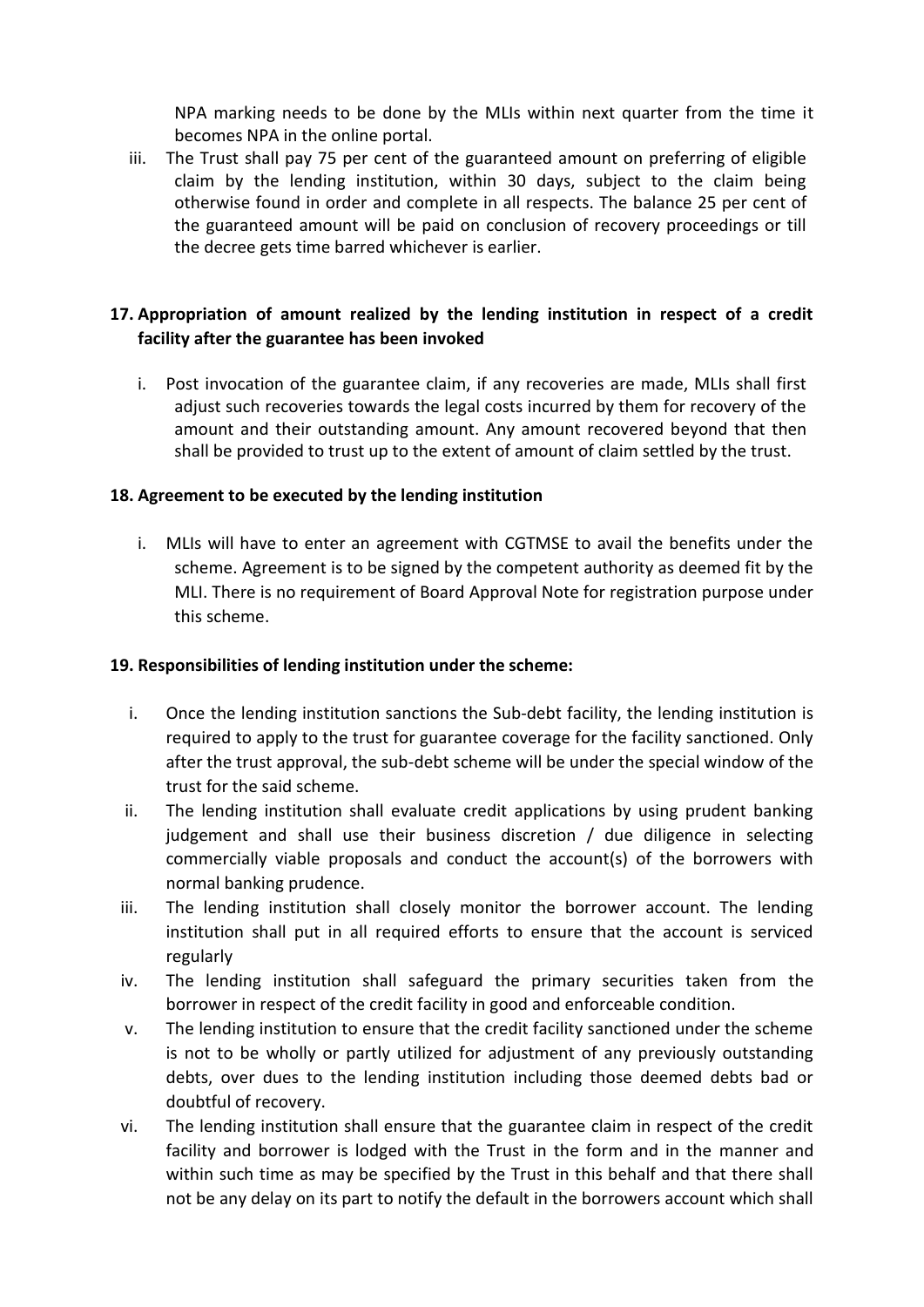result in the Trust facing higher guarantee claims. In the event of default, the lending institution shall exercise its rights, if any, to take over the assets of the borrower and the amount realized, if any, from the sale of such assets would be first used to settle senior debt. Any subsequent amount left post settlement of senior debt would be appropriated between trust and Lending Institution in the ratio of extent of guarantee coverage.

- vii. The payment of guarantee claim by the Trust to the lending institution does not in any way take away the responsibility of the lending institution to recover the entire outstanding amount of the credit from the borrower. The lending institution shall exercise all the necessary precautions and maintain its recourse to the borrower for entire amount of credit facility owed by it and initiate such necessary actions for recovery of the outstanding amount, including such action as may be advised by the **Trust**
- viii. The lending institution shall comply with such directions as may be issued by the Trust, from time to time, for facilitating recoveries in the guaranteed account, or safeguarding its interest as a guarantor, as the Trust may deem fit and the lending institution shall be bound to comply with such directions.
	- ix. The lending institution shall, in respect of any guaranteed account, exercise the same diligence in recovering the dues, and safeguarding the interest of the Trust in all the ways open to it as it might have exercised in the normal course if no guarantee had been furnished by the Trust. The lending institution shall, in particular, refrain from any act of omission or commission, either before or subsequent to invocation of guarantee, which may adversely affect the interest of the Trust as the guarantor. In particular, the lending institution should intimate the Trust while entering into any compromise or arrangement, which may have effect of discharge or waiver of personal guarantee(s) or security.
	- x. The lending institution shall also ensure either through a stipulation in an agreement with the borrower or otherwise, that it shall not create any charge on the security held in the account covered by the guarantee for the benefit of any account not covered by the guarantee, with itself or in favour of any other creditor(s) without intimating the Trust. Further the lending institution shall secure for the Trust or its appointed agency, through a stipulation in an agreement with the borrower or otherwise, the right to list the defaulted borrowers' names and particulars on the Website of the Trust.

#### **20. Returns and Inspections**

The lending institution shall submit such statements and furnish such information as the Trust may require in connection with any credit facility under this Scheme.

i. The lending institution shall also furnish to the Trust all such documents, receipts, certificates and other writings as the latter may require and shall be deemed to have affirmed that the contents of such documents, receipts, certificates and other writings are true, provided that no claim shall be rejected and no liability shall attach to the lending institution or any officer thereof for anything done in good faith.